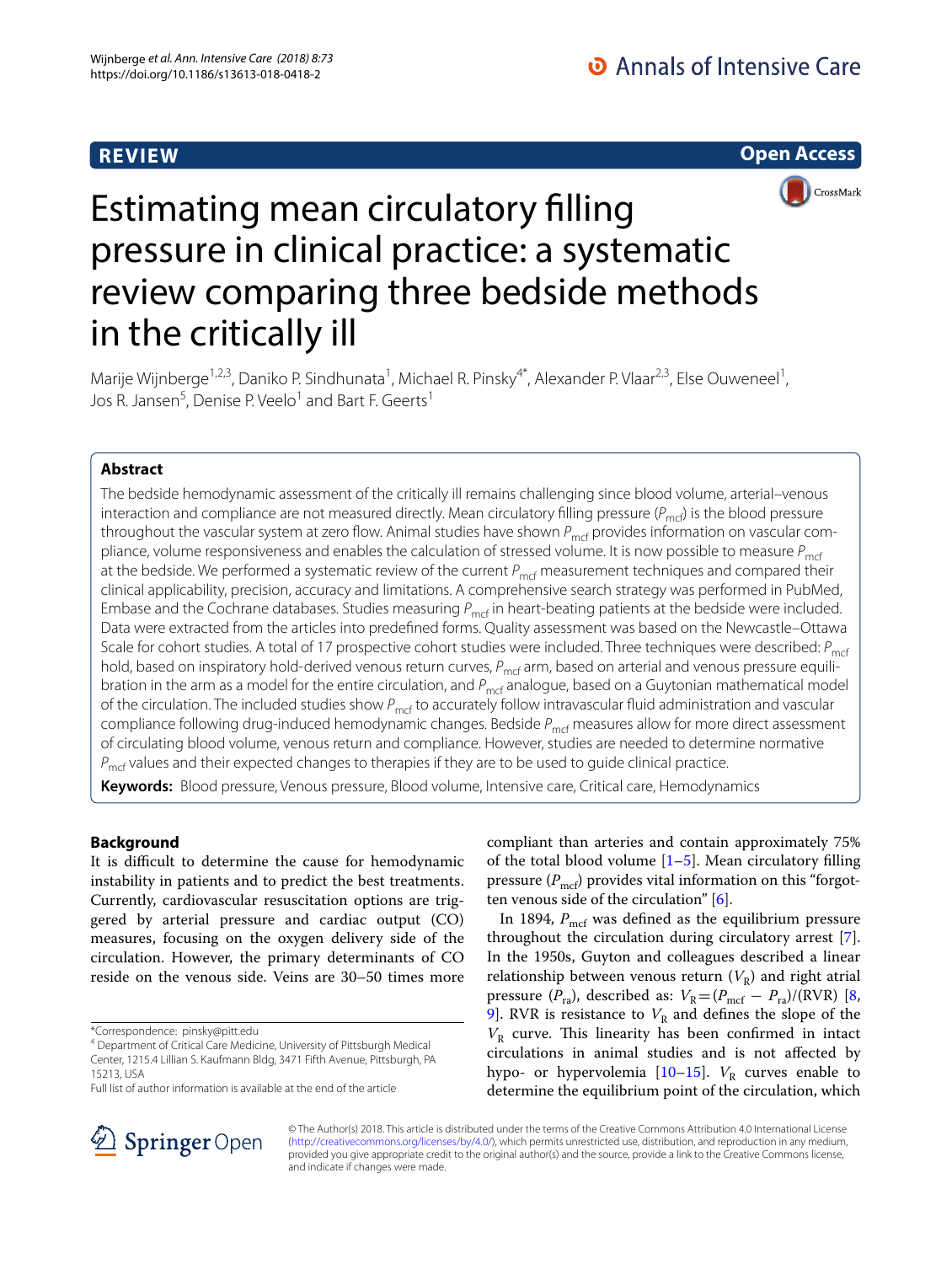is the intersection between the CO and  $V<sub>R</sub>$  curve. Central venous pressure (CVP) is a surrogate of  $P_{r_a}$  used in clinical practice. CVP at zero flow equals  $P_{\text{mcf}}$  (Fig. [1\)](#page-1-0).

Vascular volume requires a minimal volume before its distending pressure becomes positive. The amount of blood not causing pressure on the vessels is called unstressed volume  $(V_u)$  and reflects intravascular volume present with  $P_{\text{mcf}}$  of zero. Stressed volume  $(V_s)$  is the additional blood causing a distending pressure on the vascular walls and reflects the effective circulating volume.  $V_{\text{u}}$  and  $V_{\text{s}}$  together define the total blood volume.  $V_s$  is approximately 25% of the total blood volume [3-[5\]](#page-10-1).  $V_s$  and vascular compliance (Csys) define  $P_{\text{mcf}}$ [[16\]](#page-10-9). An increase in  $V_s$  increases  $P_{\text{mcf}}$ , and an increase in Csys decreases  $P_{\text{mcf}}$ . Fluid loading should increase  $P_{\text{mcf}}$ , but  $V_R$  only increases if the pressure gradient for  $V_R$  (i.e., *P*<sub>mcf</sub> CVP) increases, RVR decreases, or both. Since in the steady state  $V_R$ =CO, knowing the determinants of  $V_R$  is relevant to understanding cardiovascular state.

Recently, methods have emerged to enable clinicians to estimate  $P_{\text{mcf}}$  at the bedside. Our objectives for this review were to describe the techniques and to highlight their clinical applicability, precision, accuracy and limitations in critically ill patients.

## **Materials and methods Publication selection**

<span id="page-1-0"></span>resistance to venous return

This review was performed according to PRISMA guidelines [\[17](#page-10-10)] (Additional fle [1\)](#page-9-0) and methodology outlined in



the Cochrane Handbook for systematic reviews [[18\]](#page-10-11). No study protocol was published. A PubMed, Embase and Cochrane Library database search was performed with help of a clinical librarian with no restriction on publication date. The search was performed up to May 18, 2017. The search strategy combined the following concepts: (1) "mean systemic flling pressure" or "mean circulatory flling pressure" or "static flling pressure" and (2) "intensive care" or "critical care" or "perioperative" or "intraoperative" (Additional file [1\)](#page-9-0). Titles, abstracts and full-texts were independently screened by two reviewers for relevance (MW and DPS), and discrepancies were resolved by a third reviewer (BFG). The references of the selected articles were examined for additional eligible articles. Studies were included when available in English and full-text, described prospective studies in which *P*<sub>mcf</sub> estimation methods were examined in heart-beating ICU patients and contained a description of their clinical applicability, precision and accuracy or limitations.

#### **Data extraction and analysis**

Data were extracted into predefned forms. No additional analyses were performed. Critical appraisal was based on the Newcastle–Ottawa Scale for cohort studies [[19](#page-10-12)] to assess the quality of non-randomized studies at study level. A modifed version of the scale was used since only fve out of nine questions were applicable, resulting in a possible highest score of fve stars (Additional fle [1](#page-9-0)).

#### **Results**

# **Study selection and characteristics**

The initial search identified 369 articles, of which 300 were excluded after screening title and abstract. A total of 53 articles were excluded based on full-text. Two relevant articles were found by citation tracking. Consequently, 17 prospective cohort studies estimating  $P_{\text{mcf}}$ in heart-beating ICU patients were included (Additional file  $1$ ). Three different bedside measurement techniques were found. Eight studies estimated  $P_{\text{mcf}}$  applying inspiratory hold maneuvers ( $P_{\text{mcf}}$  hold), three studies during a circulatory stop-flow in the arm  $(P_{\text{mcf}}$  arm) and four studies using a mathematical algorithm ( $P<sub>mcf</sub>$  analogue). Two studies compared multiple techniques.

Eleven studies were performed in postoperative cardiac surgery patients (Table [1\)](#page-2-0). All patients were hemodynamically stable without alteration in vasopressor use or fuid therapy during the study protocol. All patients were sedated and mechanically ventilated. In one study, spontaneous breathing efforts were observed  $[20]$  $[20]$  $[20]$ . The number of included patients ranged from nine to 80. In all studies, CVP was measured via a catheter in the right internal jugular vein. CO measurement techniques differed between studies (Additional fle [1](#page-9-0)).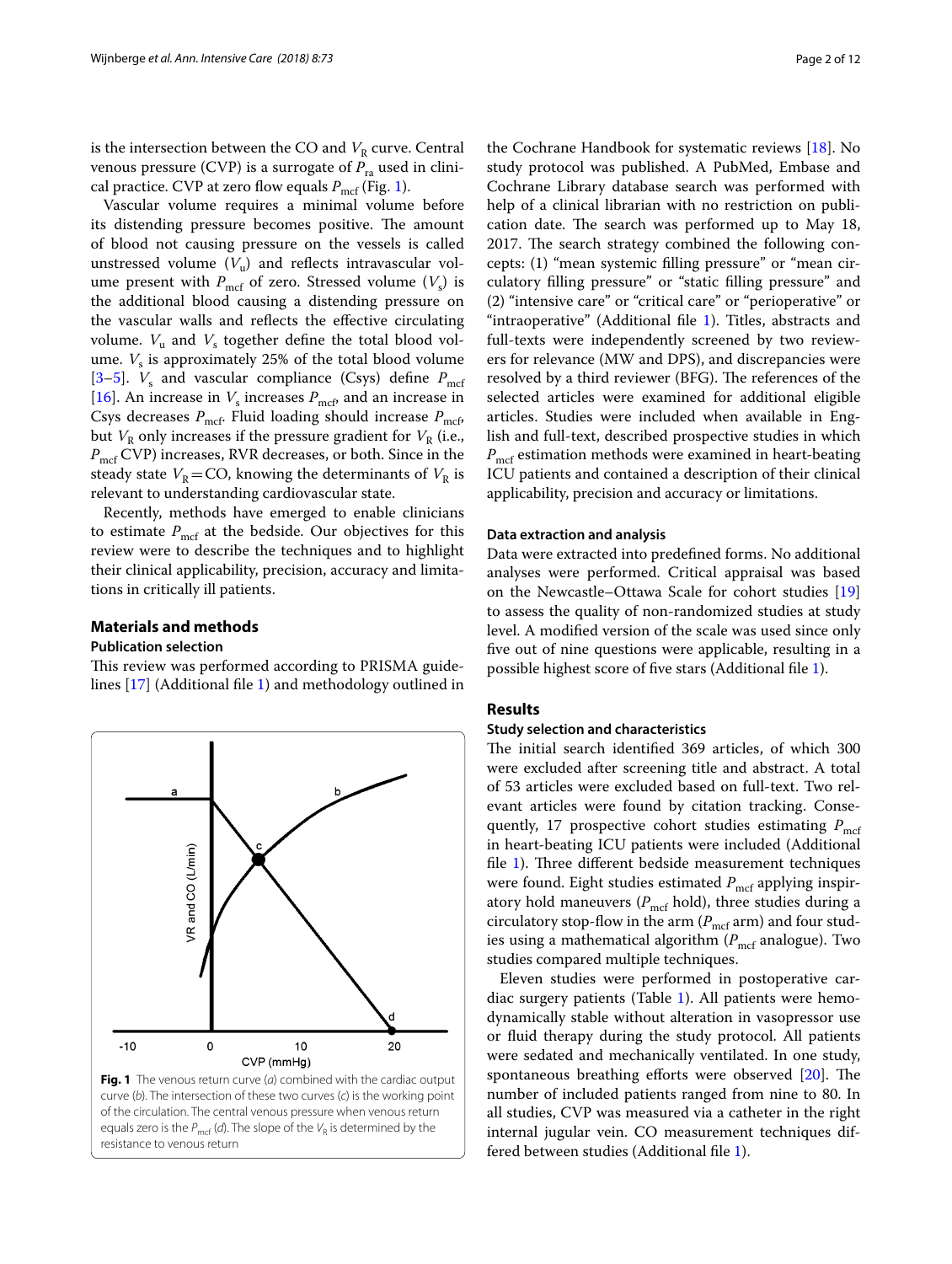# <span id="page-2-0"></span>**Table 1 Baseline characteristics for included studies**

| References              | Method                    | Ν  | Patient population (all adult ICU<br>patients)                                        | Age                    | Male          | Timeframe $P_{\text{mcf}}$ measurement         |
|-------------------------|---------------------------|----|---------------------------------------------------------------------------------------|------------------------|---------------|------------------------------------------------|
| Maas et al. [21]        | $P_{\text{mcf}}$ hold     | 12 | Postoperative cardiac surgery<br>10 CABG<br>2 AVR                                     | 64 (10)                | 10 (83%)      | Not described                                  |
| Keller et al. [23]      | $P_{\text{mcf}}$ hold     | 9  | Postoperative cardiac surgery<br>3 CABG<br>6 AVR                                      | Median 61<br>IQR 55-75 | 4 (44%)       | Not described                                  |
| Maas et al. [22]        | $P_{\text{mcf}}$ hold     | 10 | Postoperative cardiac surgery<br>2 AVR<br>$1$ MVP $+$ TVP<br>7 CABG                   | 64(11)                 | $9(90\%)$     | Within 1 h after ICU admission                 |
| Persichini et al. [27]  | $P_{\text{mcf}}$ hold     | 16 | Septic shock                                                                          | 67 (16)                | 8 (50%)       | Not described                                  |
| Maas et al. [25]        | $P_{\text{mcf}}$ hold     | 16 | Postoperative cardiac surgery<br>1 MVP<br>15 CABG                                     | 64 (11)                | Not described | Within 1 h after ICU admission                 |
| Guerin et al. [28]      | $P_{\text{mcf}}$ hold     | 30 | Shock                                                                                 | 65 (12)                | 21 (70%)      | Not described                                  |
| De Wit et al. [24]      |                           | 17 |                                                                                       |                        |               |                                                |
|                         | $P_{\text{mcf}}$ hold     |    | Postsurgical gastrointestinal<br>16 esophageal resection<br>1 pancreaticoduodenectomy | 62 (9)                 | 14 (82%)      | Not mentioned                                  |
| Helmerhorst et al. [26] | $P_{\text{mcf}}$ hold     | 22 | Postoperative cardiac surgery<br>22 CABG                                              | $63(59-66)$            | 17 (85%)      | 1 h after ICU admission                        |
| Geerts et al. [43]      | $P_{\text{mcf}}$ arm      | 24 | Postoperative cardiac surgery<br>17 CABG<br>7 CABG plus valve repair                  | 64 (10)                | 19 (79%)      | Within 2 h after ICU admission                 |
| Aya et al. [41]         | $P_{\text{mcf}}$ arm      | 20 | Postoperative cardiac surgery                                                         | 63(11)                 | 17 (85%)      | Initial period at ICU (not further<br>defined) |
|                         |                           |    | 13 CABG                                                                               |                        |               |                                                |
|                         |                           |    | 4 AVR                                                                                 |                        |               |                                                |
|                         |                           |    | 4 MVR                                                                                 |                        |               |                                                |
| Aya et al. [42]         | $P_{\text{mcf}}$ arm      | 80 | Postoperative cardiac surgery                                                         | 70                     | 62 (78%)      | Initial period at ICU (not further<br>defined) |
|                         |                           |    | 36 CABG                                                                               | Range 52-80            |               |                                                |
|                         |                           |    | 27 AVR + CABG                                                                         |                        |               |                                                |
|                         |                           |    | 12 MVR + CABG                                                                         |                        |               |                                                |
|                         |                           |    | 5 Other                                                                               |                        |               |                                                |
| Parkin et al. [49]      | $P_{\text{mcf}}$ analogue | 10 | Multi-organ failing patients receiv-<br>ing CVVH for acute renal failure              | 65                     | 7(70%)        | Not described                                  |
|                         |                           |    |                                                                                       | Range 24-77            |               |                                                |
| Cecconi et al. [48]     | $P_{\text{mcf}}$ analogue | 39 | 22 Cardiac surgery<br>8 Shock                                                         | 68 (12)                | 26 (67%)      | Not described                                  |
|                         |                           |    | 6 Non-cardiac surgery<br>3 Other                                                      |                        |               |                                                |
| Gupta et al. [20]       | $P_{\text{mcf}}$ analogue | 61 | Postoperative cardiac surgery<br>40 CABG<br>8 CABG + valve replacement                | 63(11)                 | 46 (75%)      | Within 6 h after ICU admission                 |
|                         |                           |    | 8 Valve replacement<br>5 Bentall's procedure                                          |                        |               |                                                |
|                         |                           |    | 7 DDD pacing                                                                          |                        |               |                                                |
| Aya et al. [51]         | $P_{\text{mcf}}$ analogue | 26 | Postoperative fluid challenge<br>7 Cardiac surgery                                    | 68<br>Range 53-80      | 16 (62%)      | Initial period at ICU (not further<br>defined) |
|                         |                           |    |                                                                                       |                        |               |                                                |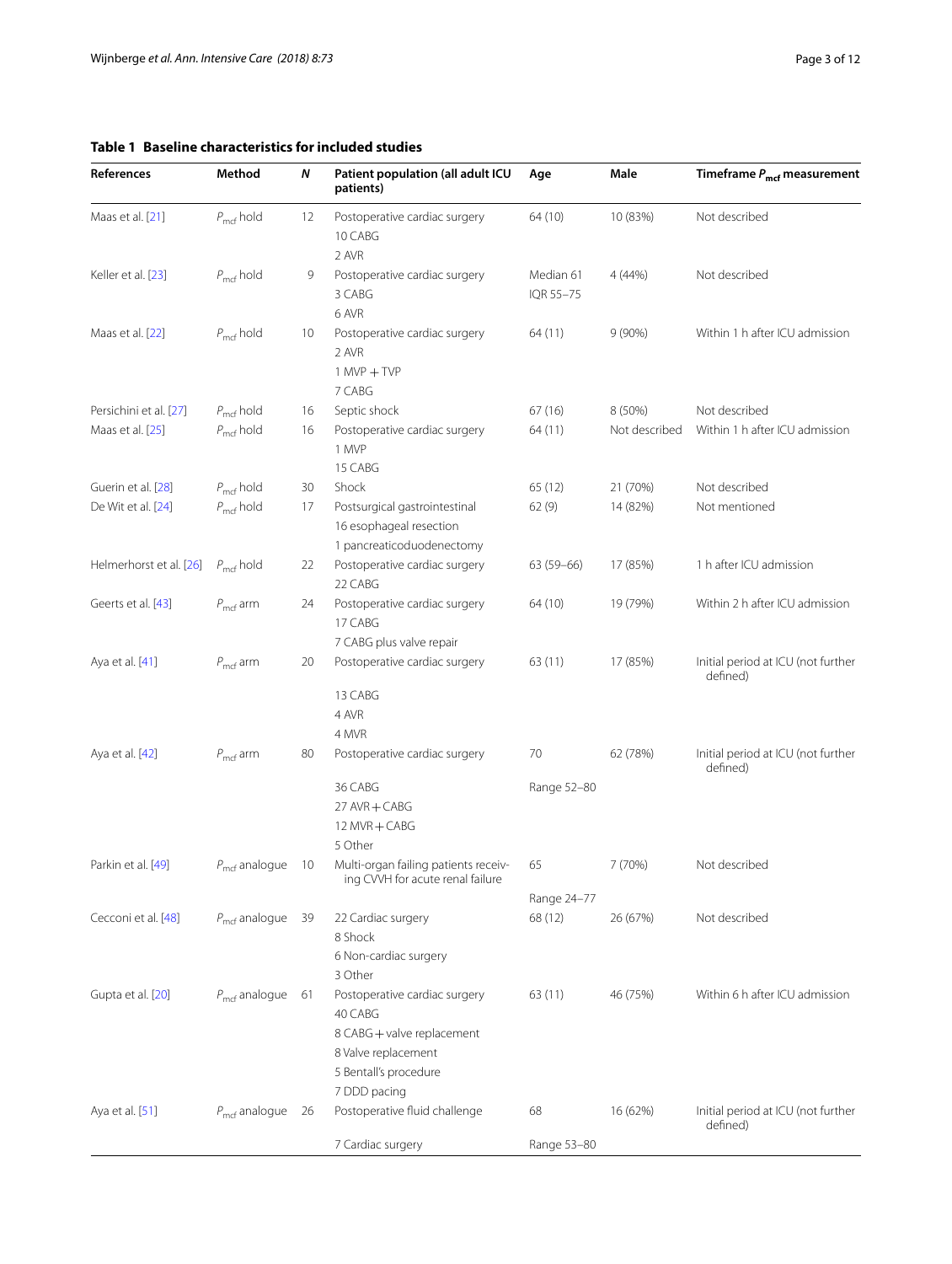| <b>References</b> | Method                    | N                 | Patient population (all adult ICU<br>patients) | Age         | Male          | Timeframe P <sub>mef</sub> measurement |
|-------------------|---------------------------|-------------------|------------------------------------------------|-------------|---------------|----------------------------------------|
|                   |                           |                   | 19 Non-cardiac surgery                         |             |               |                                        |
| Maas et al. [16]  | $P_{\text{mcf}}$ hold     | 11                | Postoperative cardiac surgery                  | 64          | 9(82%)        | Within 2 h after ICU admission         |
|                   | $P_{\text{mcf}}$ arm      | $\overline{1}$    | 9 CABG                                         | Range 50-80 |               |                                        |
|                   | $P_{\text{mcf}}$ analogue |                   | 2 AVR                                          |             |               |                                        |
| Maas et al. [30]  | $P_{\text{mcf}}$ arm      | 15                | Postoperative cardiac surgery                  | 64(11)      | Not described | Within 1 h after ICU admission         |
|                   | $P_{\text{mcf}}$ hold     | $12 \overline{ }$ | 9 CABG                                         |             |               |                                        |
|                   |                           |                   | 5 Valve                                        |             |               |                                        |
|                   |                           |                   | 1 CABG + valve                                 |             |               |                                        |

Age is presented as mean with standard deviation (SD) or median with range or interquartile range (IQR). Number of males per study is presented as counts with percentage

*CABG* coronary artery bypass, *MVR* mitral valve replacement, *MPV* mitral valve prolapse, *AVR* aortic valve replacement, *TVP* tricuspid valve prolapse, *CVVH* continuous veno-venous hemodiafltration

# *P***mcf hold**

# **Technique description**

 $P_{\text{mcf}}$  hold is based on the linear relation between CVP and  $V_R$  ( $P_{\text{mcf}} = (V_R - \text{CVP})/\text{RVR}$ ). CVP is raised by performing a series of end-inspiratory hold maneuvers. In 2009, the method was frst studied in humans [[21\]](#page-10-14). Inspiratory hold maneuvers at 5, 15, 25 and 35  $\text{cm}H_2\text{O}$  incremental ventilatory plateau pressures ( $P<sub>vent</sub>$ ) were performed, and CO was measured in the last 3 s of the 12 s inspiratory hold. They validated that after  $7-10$  s a steady state consists when  $V_R$ =CO. By plotting the CVP and CO values, a  $V_R$  curve is constructed and the zero-flow pressure  $(P_{\text{mcf}})$  extrapolated. Seven studies  $[16, 21-26]$  $[16, 21-26]$  $[16, 21-26]$  $[16, 21-26]$  $[16, 21-26]$  estimated  $P_{\text{mcf}}$  hold using these four plateau pressures. Two studies [[27,](#page-10-17) [28\]](#page-10-19) used two points  $(P_{\text{vent}} 5$  and 30 cmH<sub>2</sub>O) at 15-s inspiratory and expiratory hold plateau phase. Between the  $P_{\text{mcf}}$  hold measurements, either 1-min pauses were used to re-establish the initial hemodynamic steady state [[16,](#page-10-9) [21,](#page-10-14) [22](#page-10-16), [24](#page-10-20), [28](#page-10-19)], or the consecutive inspiratory hold was performed when CO had returned to baseline [\[23](#page-10-15), [26,](#page-10-21) [27\]](#page-10-17).

#### **Clinical applicability**

The average baseline  $P_{\text{mcf}}$  hold values found in the eight included studies range from 19 to 33 mmHg with a wide standard deviation (Tables [2,](#page-4-0) [3](#page-5-0)). Five studies [[21–](#page-10-14) [23,](#page-10-15) [26,](#page-10-21) [28\]](#page-10-19) demonstrated fuid administration caused an increase in  $P_{\text{mcf}}$  hold, confirming that in humans, as in animals before [[14,](#page-10-22) [15](#page-10-7)],  $P_{\text{mcf}}$  hold follows hemodynamic changes (Table [2](#page-4-0)). One of these studies found passive leg raising (PLR) to significantly increase  $P_{\text{mcf}}$ hold values [[28\]](#page-10-19). RVR was not significantly affected by different volumetric conditions nor by PLR. *V<sub>s</sub>* was calculated from  $P_{\text{mcf}}$  as a measure for effective circulating volume  $[22]$  $[22]$ . In one study,  $P_{\text{mcf}}$  was used to assess the

hemodynamic effects of arterial hyperoxia (FiO<sub>2</sub>=90%) for 15 min) in ICU patients [\[26\]](#page-10-21). During this hyperoxia, left ventricular afterload increased and contractility remained similar; however, CO did not decrease. Both  $P_{\text{mcf}}$  and RVR increased significantly (Table [3](#page-5-0)), explaining why  $V_R$  (thus CO) remained unaltered.

Studies have used  $P_{\text{mcf}}$  hold to describe hemodynamic changes caused by propofol [[24](#page-10-20)] and norepinephrine [[25,](#page-10-18) [27](#page-10-17)] (Table [3\)](#page-5-0). In septic shock patients, decreasing the dose of norepinephrine decreased both  $P_{\text{mcf}}$ and RVR [\[27\]](#page-10-17). Further, after increasing norepinephrine CO decreased in ten patients and CO increased in six patients  $[25]$  $[25]$ . In all patients,  $P_{\text{mcf}}$  and RVR increased, though the "balance" between the two values determined whether CO increased. One study showed an increase in propofol caused a decrease in  $V_s$  without a change in CO [[24\]](#page-10-20). These studies show  $P_{\text{mcf}}$  behaves within the framework of hemodynamic reasoning and lends itself to being used as a less invasive method to assess drug-induced physiology. Since  $P_{\text{mcf}}$  exists at the intersection of arterial and venous flow, it enables to calculate the true arterial and venous resistance by calculating the critical closing pressure  $(P_{cc})$ .  $P_{cc}$  is the mean arterial pressure (MAP) to zero CO-intercept. Arterial resistance is calculated as  $(MAP - P_{cc})/CO$  [[22](#page-10-16)].

#### **Precision and accuracy**

The technique precision has not yet been assessed in humans. However, in an animal study the averaged coefficient of variation for repeated measurements of  $P_{\text{mcf}}$  hold was 6% [\[29](#page-10-23)]. Comparing the techniques' accuracy, no significant differences between  $P_{\text{mcf}}$  hold and  $P_{\text{mcf}}$  arm existed, whereas  $P_{\text{mcf}}$  analogue values were signifcantly lower [\[16,](#page-10-9) [30](#page-10-24)].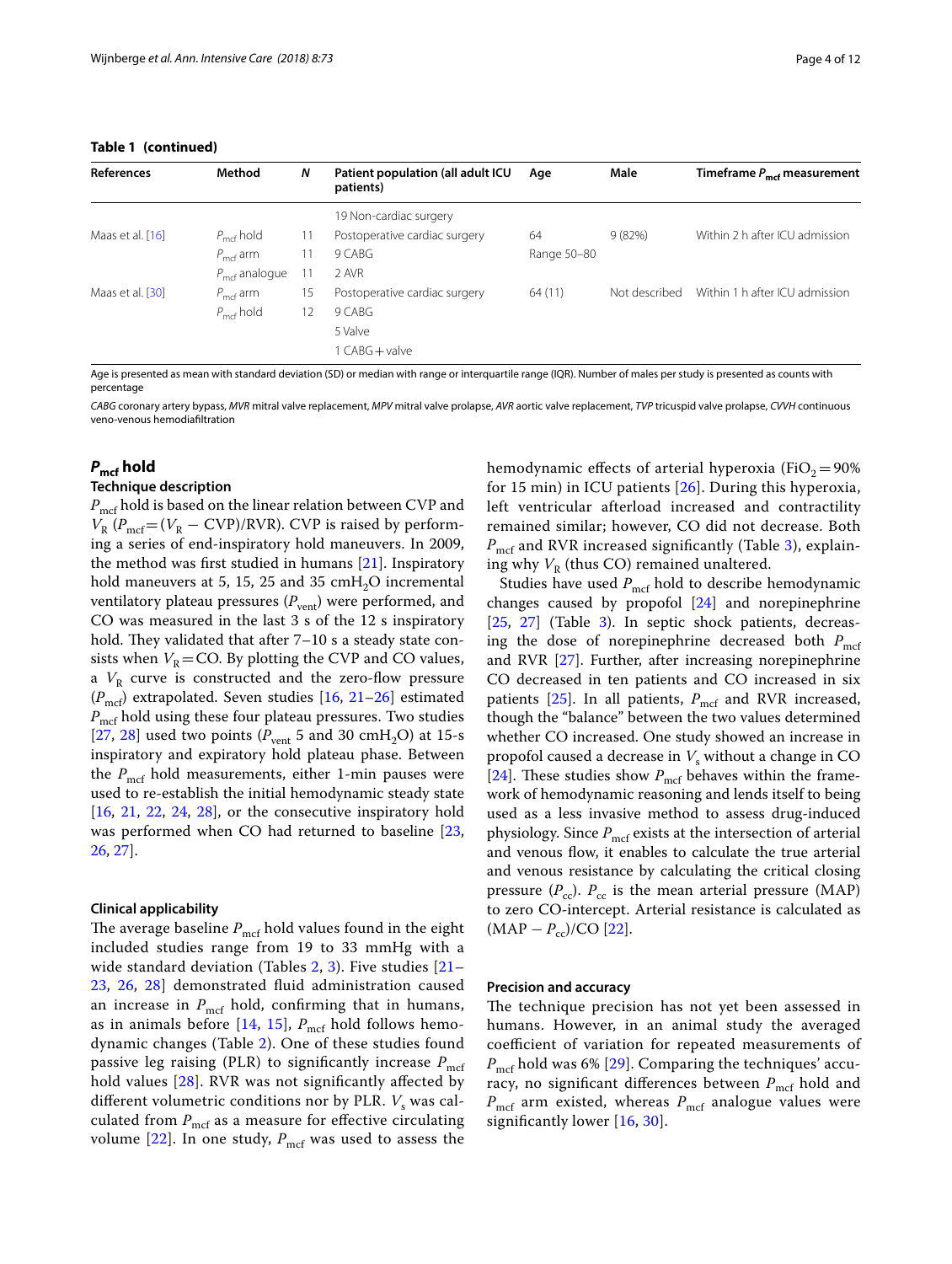<span id="page-4-0"></span>

| i |  |
|---|--|
|   |  |
|   |  |
|   |  |
|   |  |
|   |  |
|   |  |
|   |  |
|   |  |
|   |  |
|   |  |
|   |  |
|   |  |
|   |  |
|   |  |
|   |  |
|   |  |
|   |  |
|   |  |
|   |  |
|   |  |
|   |  |
|   |  |
| i |  |
|   |  |
|   |  |
|   |  |
|   |  |
|   |  |
|   |  |
|   |  |
|   |  |
|   |  |
|   |  |
|   |  |
|   |  |
|   |  |
|   |  |
|   |  |
|   |  |
|   |  |
|   |  |
|   |  |
|   |  |
|   |  |

| Study               | Method                             | 2                  | $\epsilon$<br>Patient population | <b>Baseline position</b> | Baseline P <sub>mcf</sub>              | (induced by fluid<br>administration)<br>Hypervolemia | p value* | administered to induce<br>Amount of fluid<br>hypervolemia                                        | Hypovolemia<br><i><b>induced</b></i><br>by HUT) | $p$ value <sup>†</sup>   |
|---------------------|------------------------------------|--------------------|----------------------------------|--------------------------|----------------------------------------|------------------------------------------------------|----------|--------------------------------------------------------------------------------------------------|-------------------------------------------------|--------------------------|
| Maas et al. [21]    | $P_{\text{mcf}}$ hold              | $\overline{c}$     | Cardiac surgery                  | Supine                   | 18.7 (4.5)                             | 29.1 (5.2)                                           | 0.001    | 500 mL colloid in<br>$15-20$ min                                                                 | 14.5(3.0)                                       | 0.005                    |
| Keller et al. [23]  | $P_{\text{mcf}}$ hold              | Ò                  | Cardiac surgery                  | Semirecumbent            | 19.7                                   | 26.9                                                 | $<0.05$  | 500 mL colloid                                                                                   | $\mathbf{I}$                                    | I.                       |
|                     |                                    |                    |                                  |                          | QR 17.0-22.6                           | IQR 18.4-31.0                                        |          |                                                                                                  |                                                 |                          |
| Maas et al. [22]    | $P_{\text{mcf}}$ hold              | $\supseteq$        | Cardiac surgery                  | Not described            | 18.7(4.0)                              | 26.4 (3.2)                                           | 0.001    | 500 mL colloid                                                                                   |                                                 |                          |
| Guerin et al. [28]  | $P_{\text{mod}}$ hold              | $\approx$          | Shock                            | Semirecumbent            | Responder: 25 (13)                     | 32(17)                                               | $< 0.01$ | 500 mL saline in 10 min                                                                          |                                                 |                          |
|                     |                                    |                    |                                  |                          | Non-responders: 24 (10)                | 28 (12)                                              | $<0.01$  |                                                                                                  |                                                 |                          |
| Geets et al. [43]   | $P_{\text{mcf}}$ arm               | $\geq$             | Cardiac surgery                  | Supine                   | Responders: 16.2 (6.3)                 | 22.0 (7.6)                                           | < 0.001  | 500 mL colloid                                                                                   |                                                 |                          |
|                     |                                    |                    |                                  |                          | Non-responders: 24.3<br>$(8.2)$        | 29.9 (9.1)                                           | < 0.001  |                                                                                                  |                                                 |                          |
| Aya et al. [41]     | $P_{\text{mcf}}$ arm               | $\gtrsim$          | Cardiac surgery                  | Supine                   | 22.4 (7.7)                             |                                                      |          |                                                                                                  |                                                 | $\mathbf{I}$             |
| Aya et al. [42]     | $P_{\text{mcf}}$ arm               | $\otimes$          | Cardiac surgery                  | Supine                   | 23.0                                   |                                                      |          |                                                                                                  | $\overline{1}$                                  | $\overline{\phantom{a}}$ |
|                     |                                    |                    |                                  |                          | Range: 17.3-29.8                       |                                                      |          |                                                                                                  |                                                 |                          |
| Parkin et al. [49]  | $P_{\text{mcf}}$ analogue          | $\supseteq$        | <b>HVA</b>                       | Not described            | Target state = 15.9                    | f,                                                   |          | CVVHD                                                                                            | $\mathbf{I}$                                    | $\mathsf I$              |
| Cecconi et al. [48] | P <sub>md</sub> analogue           | 39                 | Heterogenous                     | Not described            | Responders: 17.8 (5.1)                 | 20.9 (5.1)                                           | < 0.001  | Mean 252 (8.9) mL                                                                                | $\overline{\phantom{a}}$                        | $\overline{\phantom{0}}$ |
|                     |                                    |                    |                                  |                          | Non-responders: 17.9<br>(5.1)          | 21.0 (4.9)                                           | 10000    | 52.5% crystalloid                                                                                |                                                 |                          |
|                     |                                    |                    |                                  |                          |                                        |                                                      |          | 37.6% colloid                                                                                    |                                                 |                          |
|                     |                                    |                    |                                  |                          |                                        |                                                      |          | 8.8% FFP & RBC                                                                                   |                                                 |                          |
| Gupta et al. [20]   | P <sub>mcf</sub> analogue          | $\overline{\circ}$ | Cardiac surgery                  | Supine                   | Responders: 17 (3.7)                   | 19(4.3)                                              | 0.02     | Mean 264 (16) mL                                                                                 | $\mathbf{I}$                                    |                          |
|                     |                                    |                    |                                  |                          | Non-responders: 17 (3.6)               | 19(4.1)                                              | 0.03     | return of pump blood<br>albumin, packed RBC,<br>50% saline. Other 50%:<br>mix of FFP, platelets, |                                                 |                          |
| Aya et al. [51]     | P <sub>mcf</sub> analogue          | $\beta$            | Heterogenous                     | Not described            | Responders: 13.7 IQR:<br>$10.9 - 16.9$ |                                                      |          | 250 mL crystalloid                                                                               |                                                 |                          |
|                     |                                    |                    |                                  |                          | Non-responders: 16.7<br>IQR: 10.5-18.9 |                                                      |          |                                                                                                  |                                                 |                          |
| Maas et al. [16]    | $P_{\text{mod}}$ hold              | $\equiv$           | Cardiac surgery                  | Supine                   | 19.7 (3.9)                             | 28.3 (3.6)                                           | < 0.001  | 500 mL colloid                                                                                   | 16.2(3.0)                                       | 0.001                    |
|                     | $P_{\text{mcf}}$ arm               |                    |                                  |                          | 18.4(3.7)                              | 27.1 (4.0)                                           | 0.001    |                                                                                                  | 15.4(3.1)                                       | 0.001                    |
|                     | P <sub>md</sub> analogue           |                    |                                  |                          | 14.7(2.7)                              | 19.2(1.1)                                            | < 0.001  |                                                                                                  | 10.9(2.0)                                       | $<0.001$                 |
| Maas et al. [30]    | $P_{\text{mcf}}$ arm               | $\overline{1}$     | Cardiac surgery                  | Supine                   | 21.0 (6.8)                             | 27.7 (7.4)                                           | < 0.001  | 500 mL colloid (10 steps<br>of 50 $mL$ )                                                         |                                                 |                          |
|                     | $P_{\text{mcf}}$ hold <sup>#</sup> |                    |                                  |                          |                                        |                                                      |          |                                                                                                  |                                                 |                          |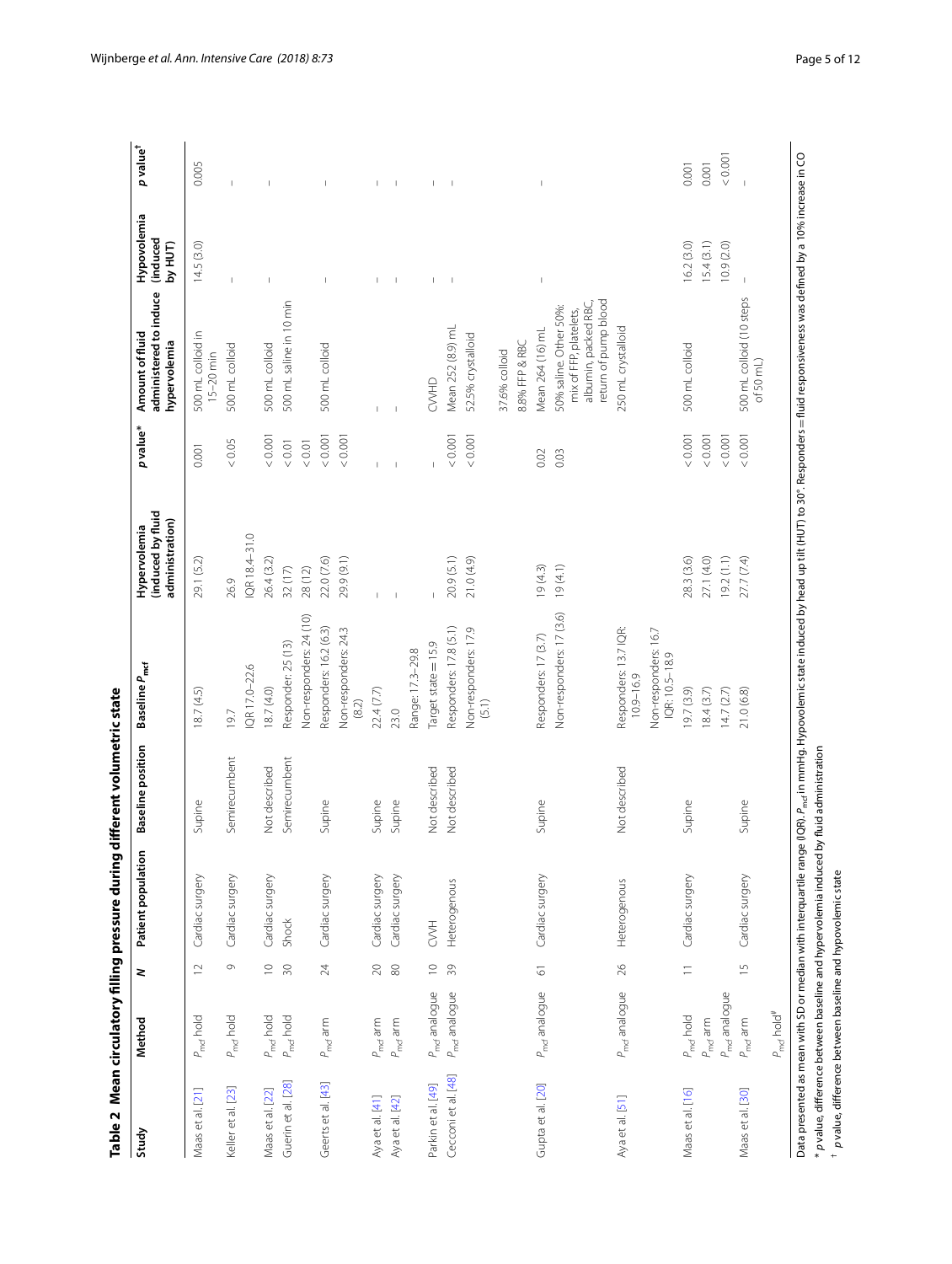<span id="page-5-0"></span>**Table 3** *P***mcf and pharmacodynamics**

| <b>References</b>       | Method                          | $\mathsf{n}$ | <b>Situation A</b>  | <b>Situation B</b>         | p value* | <b>Situation C</b>      | $p$ value <sup>#</sup> |
|-------------------------|---------------------------------|--------------|---------------------|----------------------------|----------|-------------------------|------------------------|
| Persichini et al. [27]  |                                 | 16           | <b>NE 0.30</b>      | NE 0.19                    |          |                         |                        |
|                         |                                 |              | Range 0.10-1.40     | Range 0.08-1.15            |          |                         |                        |
|                         | $P_{\text{mcf}}$ hold (in mmHg) |              | 33(12)              | 26(10)                     | 0.003    |                         |                        |
| Maas et al. [25]        |                                 | 16           | Baseline 1          | NE increase of 0.04 (0.02) |          | Baseline 2              |                        |
|                         |                                 |              | NE 0.04 (0.03)      |                            |          | NE 0.04 (0.03)          |                        |
|                         | $P_{\text{mcf}}$ hold (in mmHg) |              | 21.4(6.1)           | 27.6(7.4)                  | < 0.001  | 22.0(5.3)               |                        |
| de Wit et al. [24]      |                                 | 17           | Propofol low        | Propofol medium            |          | Propofol high           |                        |
|                         |                                 |              | Cb 3.0 (0.90) µg/mL | Cb 4.5 (1.0) µg/mL         |          | $Cb 6.5 (1.2) \mu q/mL$ |                        |
|                         | $P_{\text{mcf}}$ hold (in mmHg) |              | 27.9(5.4)           | 24.6(4.9)                  | 0.01     | 21.4(4.2)               | < 0.001                |
| Helmerhorst et al. [26] |                                 | 22           | $FiO2 21-30%$       | $FiO2$ 90%                 |          |                         |                        |
|                         | $P_{\text{mcf}}$ hold (in mmHg) |              | 20.8(3.5)           | 23.1(4.0)                  | < 0.001  |                         |                        |

*NE* norepinephrine dose in μg/kg/min presented as mean with range or mean with standard deviation. *P<sub>mcf</sub>* values are presented as mean with standard deviation. *Cb* target blood concentration of propofol in μg/mL. *P<sub>mcf</sub>* hold values presented in mmHg. *FiO<sub>2</sub>* fractional oxygen concentration

\* *p* value, *p* value for situation A compared to B

# *p* value, *p* value for situation A compared to C

## **Limitations**

The use of  $P_{\text{mcf}}$  hold is restricted to mechanically ventilated and sedated patients with a central venous catheter. The procedure of the inspiratory hold maneuvers is not yet automated and requires a direct link between monitor and ventilator, or advanced monitor analytics to detect the inspiratory holds and to perform the instantaneous CO calculations. Furthermore, it is not suitable during cardiac arrhythmia. This method is not suitable to measure rapid changes in hemodynamic status since it takes a couple of minutes to perform the multiple endinspiratory (and end-expiratory) holds. Potentially, this technique is operator-dependent because a proper inspiratory plateau pressure is needed. CVP can be altered due to incorrect catheter placement. An absolute CO value is not necessary for  $P_{\text{mcf}}$  hold as the technique extrapolates to zero CO. If the trend measurements are accurate, the RVR slope might change, but the intersection  $P_{\text{mcf}}$  point remains constant. The latter holds only true for the  $P_{\text{mcf}}$ itself, the RVR is dependent of the slope of the curve. In clinical practice, a physician would use  $P_{\text{mcf}}$  together with RVR; therefore, for clinical use of the  $P_{\text{mcf}}$  an accurate CO value is needed.

Potentially, the inspiratory hold maneuver overestimates  $P_{\text{mcf}}$  by the blood translocation from the pulmonary into the systemic circulation [\[31](#page-10-25)[–33\]](#page-10-26). However, the potential volume shifts relative to Csys suggest that this efect is minimal [\[10](#page-10-6), [34](#page-10-27)]. During inspiratory hold maneuvers, arterial pressure decreases. If sustained, barorefex-induced increased sympathetic tone may cause  $P_{\text{mcf}}$  to increase [[35](#page-10-28), [36\]](#page-10-29). Indeed one study performed in pigs found the  $P_{\text{mcf}}$  hold overestimating compared to a method using right atrial balloon occlusion

in euvolemic conditions, in bleeding and hypervolemia; however, the values found between the two methods were similar [\[34](#page-10-27)]. Two clinical studies [[16,](#page-10-9) [30](#page-10-24)] have shown  $P_{\text{mcf}}$ hold and  $P_{\text{mcf}}$  arm values not being significantly different, debating the former result found in pigs. Future studies in humans are needed. Moreover, all patients undergoing inspiratory holds are on neuro-humoral suppressive agents, probably dampening the baroreflex and other autonomic infuences [[37–](#page-10-30)[39](#page-10-31)].

# *P***mcf arm**

# **Technique description**

As  $P_{\text{mcf}}$  is defined as the steady-state blood pressure during no-flow conditions, instantaneously  $P_{\text{mcf}}$  should mainly be similar for diferent vascular compartments even though each compartment may have different  $V_{\text{u}}$ and  $V_s$  [\[2,](#page-10-32) [40](#page-11-6)]. Four studies  $[16, 41-43]$  $[16, 41-43]$  $[16, 41-43]$  $[16, 41-43]$  used the arm to estimate  $P_{\text{mcf}}$ . For arm occlusion, a rapid cuff inflator (inflates in 0.3 s)  $[16, 43]$  $[16, 43]$  $[16, 43]$  $[16, 43]$  or a pneumatic tourniquet (inflates in 1.4 s)  $[41, 42]$  $[41, 42]$  $[41, 42]$  $[41, 42]$  $[41, 42]$  was inflated around the upper arm to 50 mmHg above systolic blood pressure. Arterial and venous pressures were measured via a radial artery catheter and a peripheral venous cannula in the forearm. When these two pressures equalize,  $P_{\text{mcf}}$  arm values are achieved. An initial study determined that a 25–30 s stopflow time was adequate to achieve this equilibration  $[16]$  $[16]$ . Following this, in two studies  $P_{\text{mcf}}$  arm was measured as the average radial arterial pressure at 30 s after stop-fow [[16,](#page-10-9) [43](#page-11-0)]. One study found the smallest difference between venous and arterial pressure after 60 s of stop-fow [\[41](#page-11-1)]. This discrepancy could be explained by different inflation time, i.e., induction of stop-flow.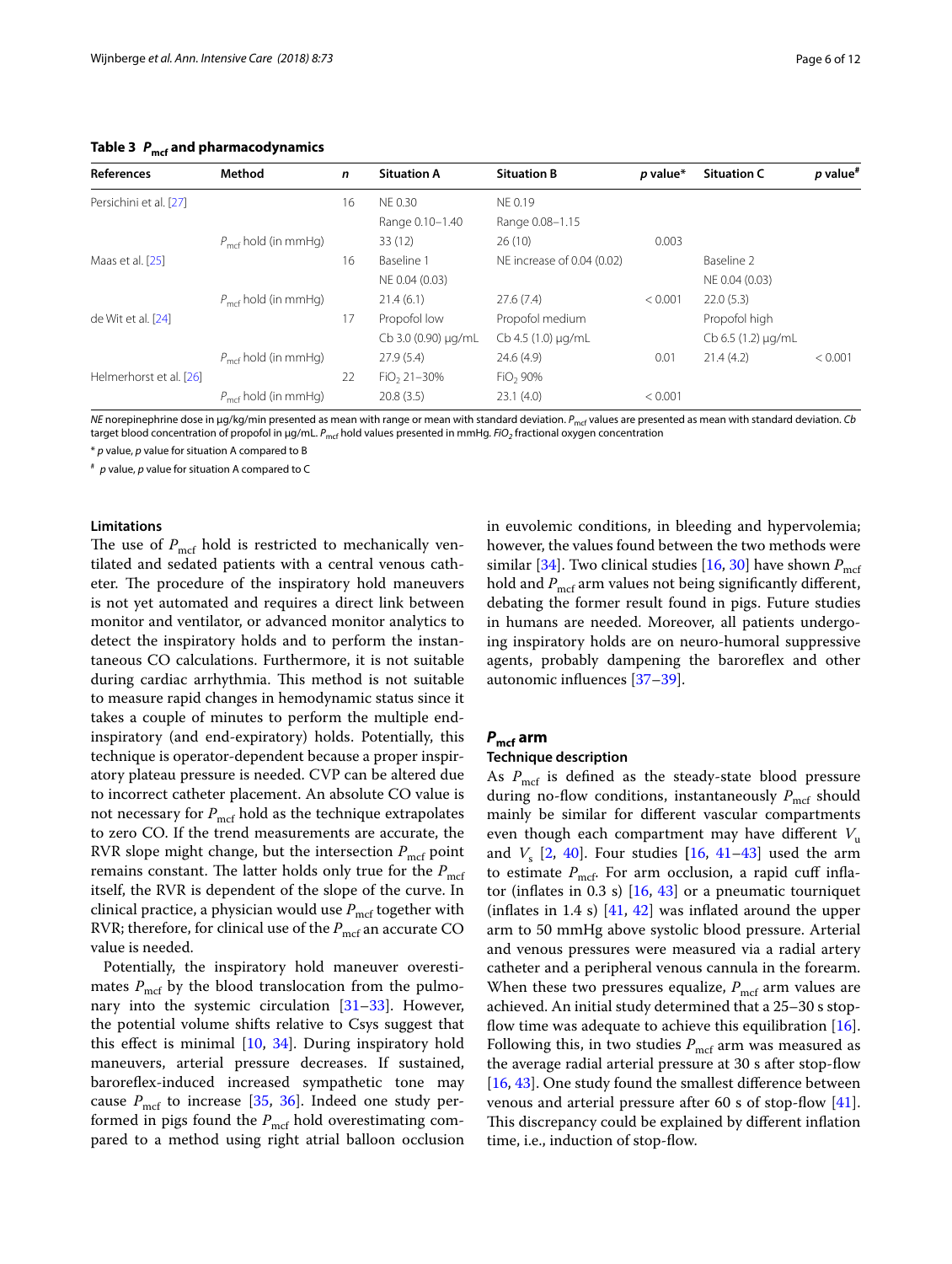# **Clinical applicability**

The average baseline  $P_{\text{mcf}}$  arm values found in the included studies range from 16 to 24 mmHg (Table [2](#page-4-0)).  $P_{\text{mcf}}$  arm can be performed in spontaneously breathing subjects and requires only one measure. In two studies,  $P_{\text{mcf}}$  arm was assessed as a predictor of fluid loading responsiveness (FLR) [\[16,](#page-10-9) [43](#page-11-0)]. One study showed that a low  $P_{\text{mcf}}$  arm (<22 mmHg) predicts FLR with 71% sensitivity and 88% specifcity, where responders were defned when CO increased >10% after 500 mL colloid administration [[43\]](#page-11-0). Another study showed changes in circulating volume (500 mL colloid) are tracked well by changes in *P*<sub>mcf</sub> arm [[16](#page-10-9)]. Finally, one study indicated a minimum of 4 mL/kg fuid challenge was needed to defne FLR [[42\]](#page-11-2).

#### **Precision and accuracy**

Repeated measurements of  $P_{\text{mcf}}$  arm showed no significant differences  $[41]$ . The coefficient of variation for a single measurement was 5%, which reduced to 3% after four measurements. Bland–Altman analysis showed a bias of  $-0.1 \pm 1.68$  mmHg for the first two measurements. The least signifcant change [\[44](#page-11-7)] for a single measurement was 14% (i.e.,  $\pm$ 3 mmHg for a  $P_{\text{mcf}}$  arm of 22 mmHg). One study observed a negligible bias of two *P*<sub>mcf</sub> arm determinations at baseline position and after fuid expansion  $[16]$  $[16]$ . Two studies  $[16, 30]$  $[16, 30]$  found no significant differences in  $P_{\text{mcf}}$  arm to  $P_{\text{mcf}}$  hold measures.

# **Limitations**

Theoretically, a limitation of the technique is the influence of an auto regulatory hypoxia-induced response causing arterial vasodilation. The time of measuring  $P_{\text{mcf}}$  after arm occlusion should be enough for arterial and venous pressures to equilibrate, but before hypoxiainduced vasodilation causes an underestimation of  $P_{\text{mcf}}$ [[45\]](#page-11-8). One study observed plateau pressures after 20–30 s and saw a further decrement after 35–40 s which indicates hypoxia-induced vasodilation [[16](#page-10-9)]. Potentially, arm occlusion causes a small accumulation of blood volume because the venous outflow stops before the arterial inflow stops  $[16]$  $[16]$ . Though, this potential overestimation is negligible since the infow is small compared to the total distal arm volume as long as cuf infation is rapid. To note,  $P_{\text{mcf}}$  arm is only reliable when a stable plateau pressure is achieved [\[2](#page-10-32)].

In contrast to  $P_{\text{mcf}}$  hold,  $P_{\text{mcf}}$  arm measures can be made in non-sedated patients with cardiac arrhythmias. However, the possible influence of the rapid cuff inflator on refex mechanisms needs to be studied. In septic patients, central and peripheral vasomotor tone might be altered diferently [\[46](#page-11-9)]. Shortly after cardiac surgery diferences between aortic and radial pressure can occur [[47\]](#page-11-10), still, the original validation studies were on postoperative cardiac surgery patients.

# *P***mcf analogue**

#### **Technique description**

Based on a Guytonian model of the systemic circulation (CO= $V_R = (P_{\text{mcf}} - \text{CVP})/\text{RVR}$ ), an analogue of  $P_{\text{mcf}}$ can be derived using a mathematical model:  $P_{\text{mcf}}$  analogue=axCVP+bxMAP+cxCO  $[5, 20, 48, 49]$  $[5, 20, 48, 49]$  $[5, 20, 48, 49]$  $[5, 20, 48, 49]$  $[5, 20, 48, 49]$  $[5, 20, 48, 49]$  $[5, 20, 48, 49]$ . In this formula, *a* and *b* are dimensionless constants  $(a + b = 1)$ . Assuming a veno-arterial compliance ratio of 24:1,  $a=0.96$  and  $b=0.04$ ; c resembles arteriovenous resistance and is based on a formula including age, height and weight [[5](#page-10-1), [48–](#page-11-4)[50\]](#page-11-11).

#### **Clinical applicability**

The average baseline  $P_{\text{mcf}}$  analogue values found in the included studies range from 14 to 18 mmHg (Table [2](#page-4-0)). One study compared fuid replacement based on target  $P_{\text{mcf}}$  analogue compared to conventional treatment in continuous veno-venous hemodiafltration [\[49\]](#page-11-3). Fluid replacement based on target  $P_{\text{mcf}}$  analogue led to significantly less fuid administration with stable cardiovascular variables (CVP, MAP, CO) and no complications. So,  $P_{\text{mcf}}$ analogue measurement adequately follows intravascular volume status in patients.  $P_{\text{mcf}}$  analogue measurements are automatic making it an attractive alternative to  $P_{\text{mcf}}$ hold and  $P_{\text{mcf}}$  arm.

More recently, the  $P_{\text{mcf}}$  analogue dynamics, measured with the Navigator<sup>™</sup> device (Applied Physiology, Pty Ltd, Australia), were observed [\[20,](#page-10-13) [48,](#page-11-4) [51\]](#page-11-5). Patients were defned as responders with an increase in stroke volume or  $CO$  > 10% after 250 mL fluid administration.  $P_{\text{mcf}}$  analogue increased after fuid administration; however, baseline *P<sub>mcf</sub>* analogue did not differ between responders and non-responders  $[20, 45, 48]$  $[20, 45, 48]$  $[20, 45, 48]$  $[20, 45, 48]$  $[20, 45, 48]$  $[20, 45, 48]$  $[20, 45, 48]$  (Table [2\)](#page-4-0). This is contrary to results of another study [\[43](#page-11-0)] using  $P_{\text{mcf}}$  arm, possibly due to diferent fuid volume (250 vs. 500 mL) [[42\]](#page-11-2). Although the driving pressure for  $V_R$  ( $P_{\text{mcf}}$  CVP) was different between responders and non-responders, it showed low sensitivity (79%) and specifcity (56%) to predict FLR [[20](#page-10-13), [48\]](#page-11-4).

# **Precision and accuracy**

Precision has not been assessed for  $P_{\text{mcf}}$  analogue (Table [4\)](#page-7-0). Comparing measurement techniques revealed a lower  $P_{\text{mcf}}$  analogue value compared to  $P_{\text{mcf}}$  hold [\[16](#page-10-9)]. However, a significant regression of  $P_{\text{mcf}}$  analogue and *P*<sub>mcf</sub> hold was observed enabling to adjust the *P*<sub>mcf</sub> analogue value using calibration factor [\[5](#page-10-1)].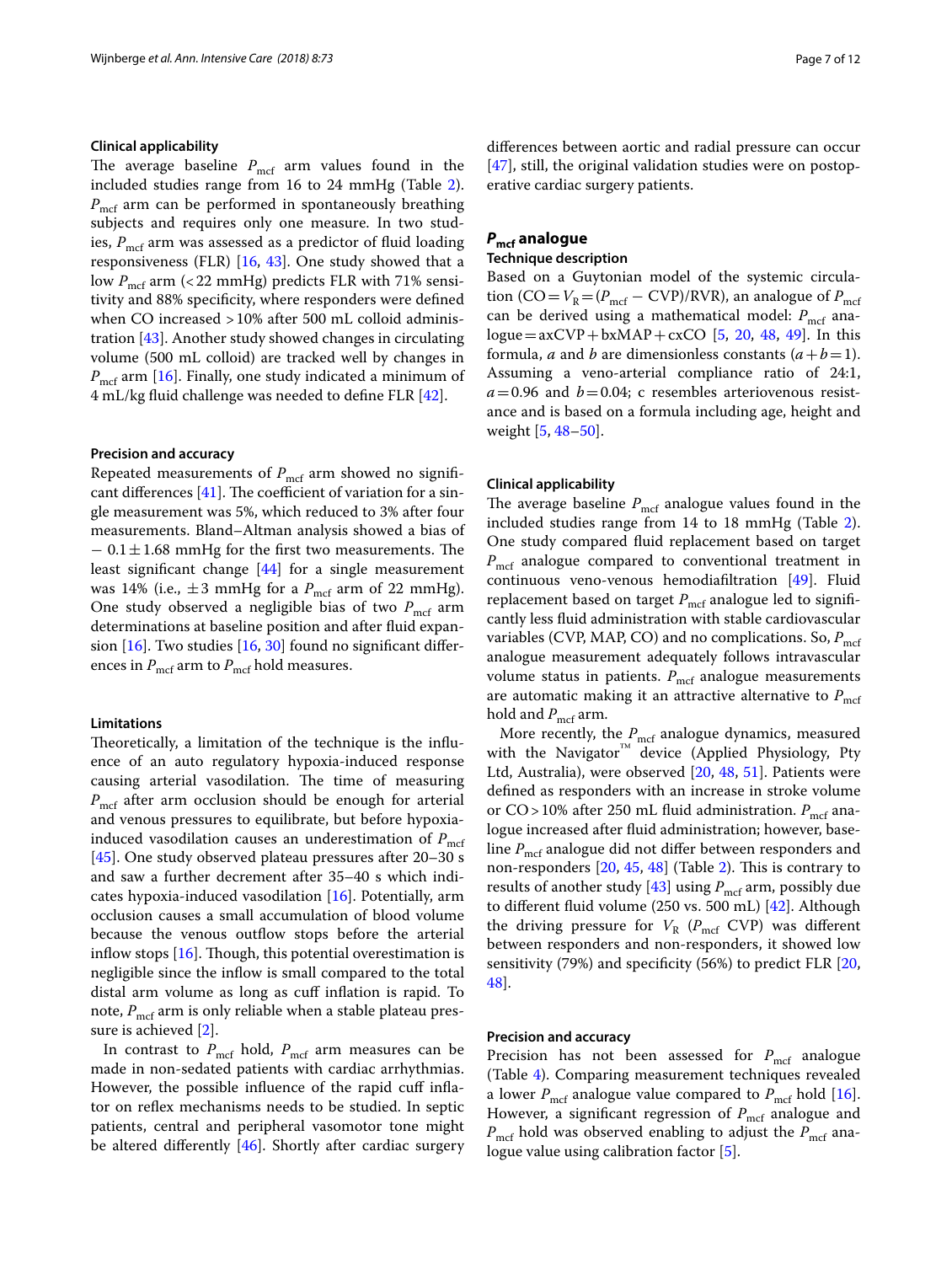<span id="page-7-0"></span>

| Table 4 $\,$ Comparison of bedside $P_{\rm mcf}$ measurement techniques |                                                                                                       |                                                                                                                                               |                                                                                                                                      |
|-------------------------------------------------------------------------|-------------------------------------------------------------------------------------------------------|-----------------------------------------------------------------------------------------------------------------------------------------------|--------------------------------------------------------------------------------------------------------------------------------------|
|                                                                         | $CO = (P_{\text{mcf}}$ $CVP)/RVR$<br>P <sub>mef</sub> hold                                            | P <sub>mcf</sub> arm<br>$P_a = P_v$                                                                                                           | $P_{\text{mcf}} = axCVP + bxMAP + cxCO$<br>P <sub>mcf</sub> analogue                                                                 |
| Applicability to a broad patient population                             |                                                                                                       | $\overline{+}$                                                                                                                                | $\overline{+}$                                                                                                                       |
|                                                                         | lly sedated and mechanically<br>ventilated patients<br>Restricted to ful                              | In theory applicable in all patients (sedated or<br>awake) with an radial artery catheter                                                     | In theory applicable in all patients (sedated or<br>awake)                                                                           |
|                                                                         | for inspiratory holds (such as COPD with bullae)<br>Restricted to patients without a contraindication |                                                                                                                                               | Continuous and accurate CO, MAP and CVP meas-<br>urements needed                                                                     |
|                                                                         | Continuous and accurate CO and CVP measure-<br>ments needed                                           |                                                                                                                                               | Not suitable in cardiac arrhythmia                                                                                                   |
|                                                                         | Not suitable in cardiac arrythmia                                                                     |                                                                                                                                               |                                                                                                                                      |
| Accuracy                                                                |                                                                                                       |                                                                                                                                               |                                                                                                                                      |
|                                                                         | Values interchangeable with P <sub>mcf</sub> arm                                                      | Values interchangeable with P <sub>mcf</sub> hold                                                                                             | Values significantly lower than derived with P <sub>md</sub><br>hold                                                                 |
|                                                                         | baroreflex probably of little influ-<br>When sedated<br>ence                                          | equilibration. < hypoxia-induced vasodilatation<br>Dependent on time of measurement: $> P_a$ and $P_v$                                        | P <sub>mef</sub> analogue can be transformed to P <sub>mef</sub> hold<br>values (constant error)                                     |
|                                                                         | Mechanical ventilation may overestimate P <sub>mcf</sub><br>value                                     | mechanism altering P <sub>mcf</sub> value in non-sedated<br>Possible influence rapid cuff inflator on reflex<br>patients. This is not studied | on assumptions that may not be generalizable to<br>Mathematical coupling and the equation is based<br>all patient populations in ICU |
| Precision                                                               |                                                                                                       |                                                                                                                                               |                                                                                                                                      |
|                                                                         | Not studied                                                                                           | No significant differences during repeated meas-<br>urements. LSC for a single measurement is 14%                                             | Not studied                                                                                                                          |
| Outcome operator independent                                            |                                                                                                       | $\pm$                                                                                                                                         |                                                                                                                                      |
|                                                                         | $\mathcal{S}$<br>Inspiratory hold                                                                     | Timing of measurement                                                                                                                         | CVP transducer position and CO measurement<br>technique                                                                              |
|                                                                         | position and CO measurement<br>CVP transducer<br>technique                                            |                                                                                                                                               |                                                                                                                                      |
|                                                                         | curve<br>Extrapolation of                                                                             |                                                                                                                                               |                                                                                                                                      |
| Responding time                                                         |                                                                                                       | $\ddag$                                                                                                                                       | $\overline{+}$                                                                                                                       |
|                                                                         | $> 4$ min                                                                                             | $30 - 60$ s                                                                                                                                   | Fast, no exact times mentioned                                                                                                       |
| Costs                                                                   |                                                                                                       |                                                                                                                                               | $^{+}$                                                                                                                               |
|                                                                         | extra devices needed than stand-<br>$\supseteq$<br>Theoretically no<br>ard present in                 | Rapid Cuff Inflator (Hokanson E20, Bellevue,<br>Washington, USA) = 3000 euro                                                                  | Navigator <sup>™</sup> (Applied Physiology, Pty Ltd, Sydney,<br>Australia)                                                           |
|                                                                         |                                                                                                       |                                                                                                                                               | Price unknown                                                                                                                        |
| Risk of complications                                                   | $^{+}$                                                                                                | $\overline{+}$                                                                                                                                |                                                                                                                                      |
|                                                                         | No complications reported in published studies.<br>In theory:                                         | No complications reported in published studies.<br>In theory:                                                                                 | No complications reported in published studies.<br>In theory:                                                                        |
|                                                                         | Barotrauma from inspiratory holds                                                                     | In sedated patients attention should be paid<br>deflating the rapid cuff before hypoxemia-<br>induced damage can occur                        | Complications associated with central venous<br>catheters and CO measurement                                                         |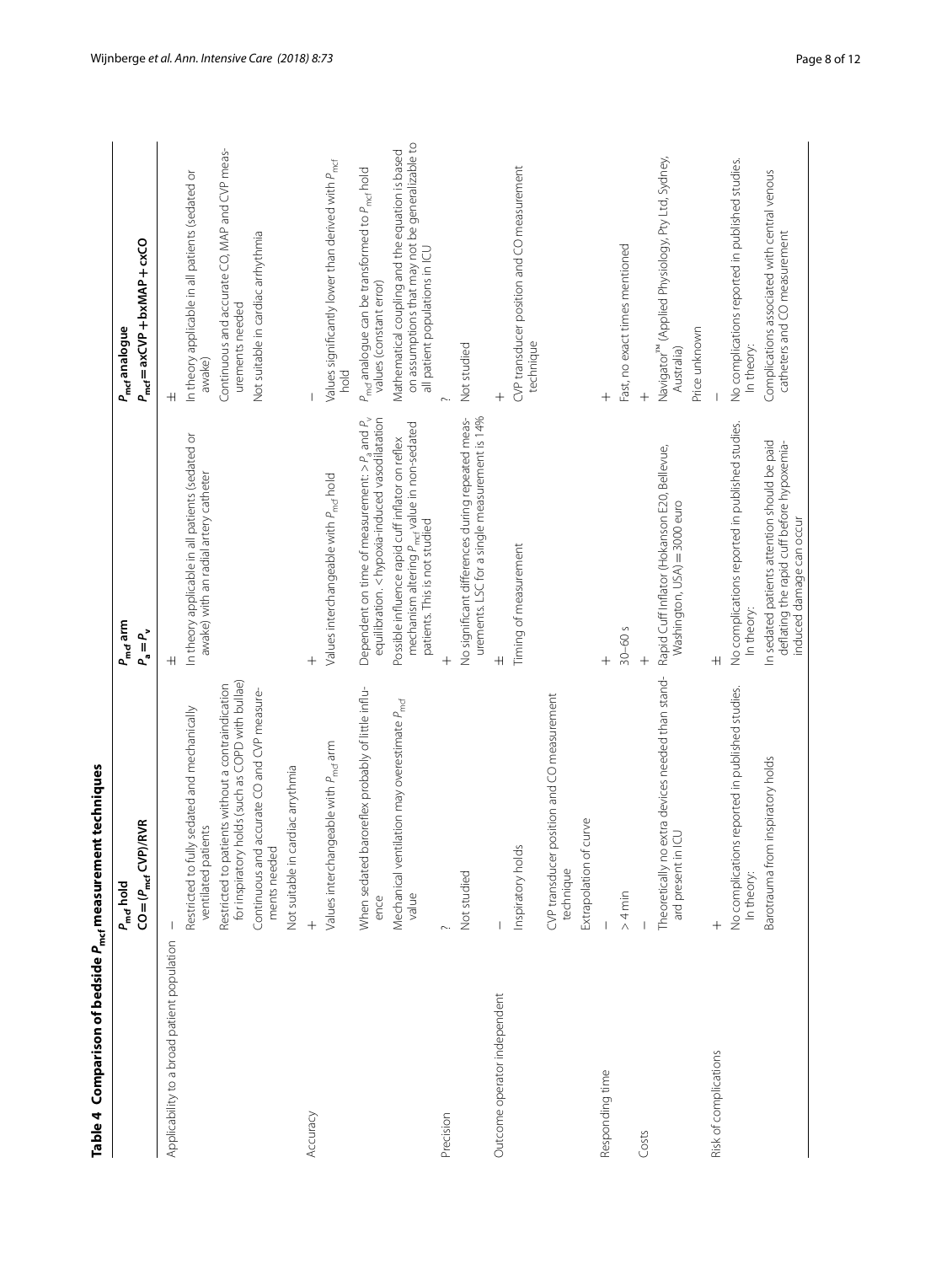| í |
|---|
|   |
|   |
| ٠ |
|   |

| Table 4 (continued) |                                                                                                                                                                                            |                                                                                      |                                                                      |
|---------------------|--------------------------------------------------------------------------------------------------------------------------------------------------------------------------------------------|--------------------------------------------------------------------------------------|----------------------------------------------------------------------|
|                     | $\mathsf{C}\mathsf{O} = (P_{\mathsf{mcf}}\mathsf{C}\mathsf{V}\mathsf{P})/\mathsf{RV}\mathsf{R}$<br>P <sub>mrf</sub> hold                                                                   | P <sub>mcf</sub> arm<br>$P_{\alpha} = P_{\alpha}$                                    | $P_{\text{mcf}} = axCVP + bxMAP + cxCO$<br>P <sub>mcf</sub> analogue |
|                     |                                                                                                                                                                                            |                                                                                      |                                                                      |
|                     | Severe hemodynamic instability induced by<br>inspiratory holds                                                                                                                             | In awake patients local pain could be caused by<br>inflating the rapid cuff inflator |                                                                      |
|                     | associated with central venous<br>Complications                                                                                                                                            |                                                                                      |                                                                      |
|                     | catheters and CO measurement                                                                                                                                                               |                                                                                      |                                                                      |
|                     | ZO cardiac output, CVP central venous pressure, RVR resistance to venous return, MAP mean arterial pressure, P, arterial pressure, P, venous pressure (the latter two measured in the arm) |                                                                                      |                                                                      |

CO cardiac output, CVP central venous pressure, RVR resistance to venous return, MAP mean arterial pressure,  $P_a$  arterial pressure,  $P_v$  venous pressure (the latter two measured in the arm)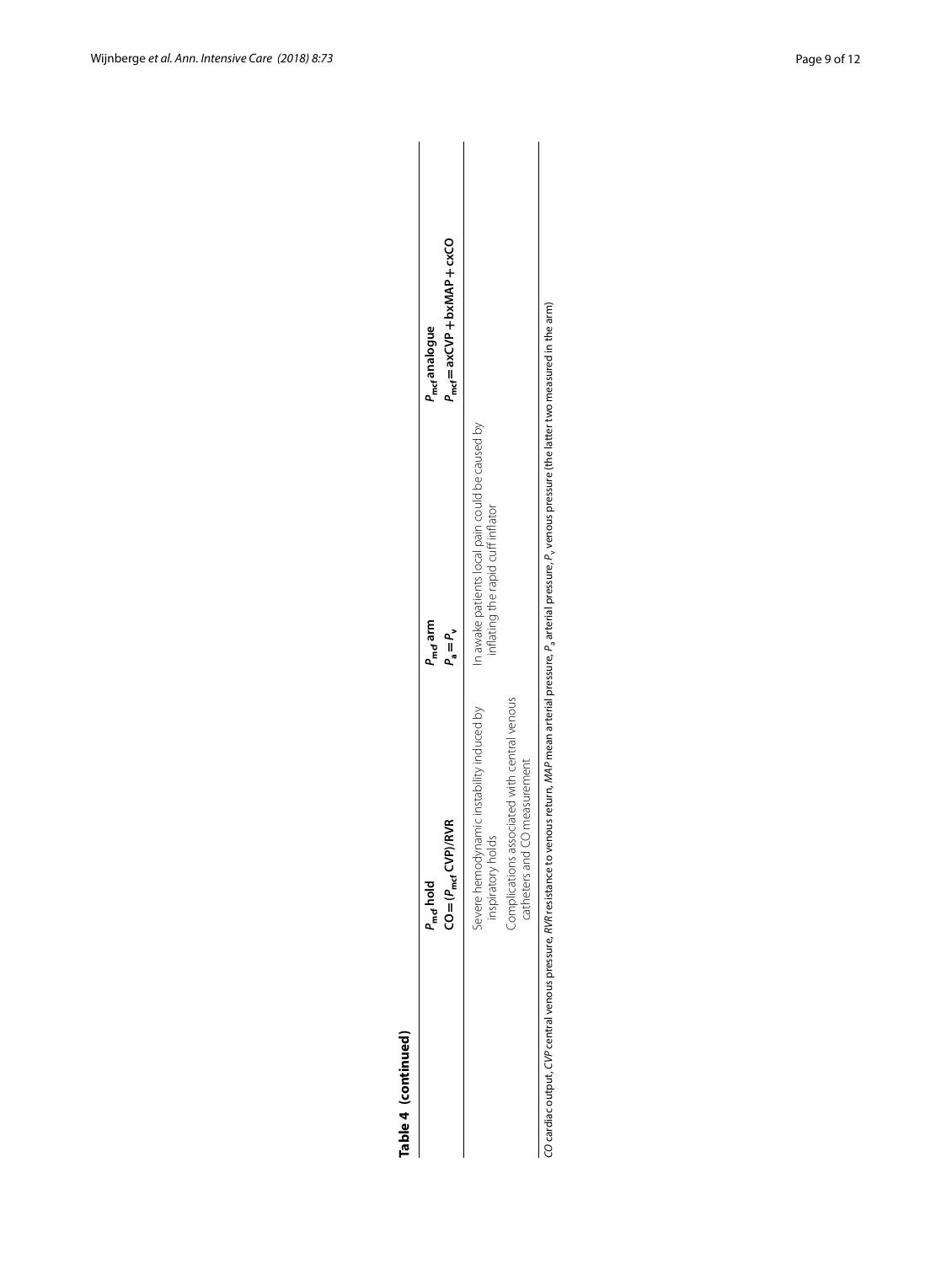#### **Limitations**

The mathematical model is based on CVP, MAP and CO measurements. As CVP values vary during ventilation, usually end-expiratory CVP-recordings can be used. Furthermore, CVP values depend on the position of the transducer. Accurate CO values are needed for this method. The limitation of *P<sub>mcf</sub>* analogue is that the algorithm is based on a mathematical model with mathematical coupling between CO and *P<sub>mcf</sub>* and fixed Csys and resistance parameters [[5](#page-10-1)], therefore presumably not applicable for all patient populations or clinical conditions. We are unable to assess the availability of the Navi $gator^{\mathbb{M}}$  for routine care.

# **Discussion**

We found three bedside techniques to measure  $P_{\text{mcf}}$ :  $P_{\text{mcf}}$ hold,  $P_{\text{mcf}}$  arm and  $P_{\text{mcf}}$  analogue. They were used to follow volumetric state and to study drug-induced hemodynamic changes in patients.

The interpretation of  $V_R$  curves and  $P_{\text{mcf}}$  in clinical practice is subject to debate  $[52-59]$  $[52-59]$ . The values found in heart-beating ICU patients are higher (14–33 mmHg) than in deceased ICU patients (12.8  $\pm$  5.6 mmHg, mean  $\pm$  sd), probably because of alteration of vasomotor tone after dying [\[53](#page-11-14)]. Furthermore, ICU patients often receive vasopressors which increase  $P_{\text{mcf}}$  and the study populations difered making it not one-to-one comparable. It is also speculated that the pressure described by Guyton is not measurable in heart-beating patients and the extrapolated pressure of the curve represents a diferent physiological parameter. Nevertheless, in two studies  $P_{\text{mcf}}$  arm was interchangeable with  $P_{\text{mcf}}$  hold [[16](#page-10-9)[–30](#page-10-24)]. Furthermore, although  $P_{\text{mcf}}$  values may differ, the CVP values do as well, which may account for a similar driving pressure for  $V_R$ . The reviewed studies illustrate the possible clinical benefits of using the bedside derived  $P_{\rm mcf}$ values.

This review is limited since we were unable to pool the data because of the variety in used conditions and interventions. The 16 included studies were performed by only a few research groups with a limited amount of included patients. In most of the studies, each patient served as their own control since it is not clear what would be an appropriate outside control group.

Still, all studies testing the accuracy of  $P_{\text{mcf}}$  to follow intravascular changes and pharmacodynamics found significant results. Therefore, it is unlikely that a larger number of patients will show diferent outcomes. It is possible only positive studies were published, indicating publication bias.  $P_{\text{mcf}}$  values differ between the studies and have a wide range within studies (Table [2](#page-4-0)). Normal values for diferent patient populations need to be defned before  $P_{\text{mcf}}$  can be implemented into standard (ICU) care. The increase in  $P_{\text{mcf}}$  values after fluid administration depends on vascular redistribution, vasomotor tone and fuid loss into the interstitial space. Studies focusing on clinical decision-making based on  $P_{\text{mcf}}$ , driving pressure for  $V_R$ ,  $V_s$  or Csys have not yet been performed. Study designs need to be created to see if using these measures improves outcomes. Also, no precision studies examining *P*<sub>mcf</sub> hold or *P*<sub>mcf</sub> analogue exist yet.

# **Conclusions**

Presently, three bedside  $P_{\text{mcf}}$  measurement techniques are available. All require invasive hemodynamic monitoring. Though  $P_{\text{mcf}}$  measures allow for more direct assessment of circulating blood volume,  $V_R$  and Csys, studies are needed to determine cutoff values to allow  $P_{\text{mcf}}$  to trigger therapeutic interventions and to determine its value in clinical practice.

## **Abbreviations**

CO: cardiac output; Csys: vascular compliance, CVP: central venous pressure;  $FiO<sub>2</sub>$ : fractional oxygen concentration; FLR: fuid loading responsiveness; ICU: intensive care unit; MAP: mean arterial pressure; RVR: resistance for venous return.

# **List of symbols**

*P<sub>cc</sub>*: critical closing pressure; *P<sub>mcf</sub>*: mean circulatory filling pressure;  $P_{\text{ra}}$ : right atrial pressure;  $V_{\text{R}}$ : venous return;  $V_{\text{s}}$ : stressed volume;  $V_{\rm u}$ : unstressed volume.

# **Additional fle**

<span id="page-9-0"></span>**[Additional fle 1.](http://doi.org/10.1186/s13613-018-0418-2) I: Search in EMBASE, MEDLINE and Cochrane Library**: Description of the used search terms per database. **II: Quality assessment according to a modifed version of the Newcastle–Ottawa scale for cohort studies**: Including representativeness, ascertainment, demonstration, comparability and outcome. **III: PRISMA Flowchart**: Description of results of systematic literature search, reasons for excluding studies and the amount of included studies. **IV: Expanded baseline characteristics for included studies**: Authors, described  $P_{\text{mcf}}$ measurement method, patient population, exclusion criteria, age and sex of included patients, type of cardiac output measurement, used vasopressors, sedation and anesthesia techniques and timeframes of  $P_{\text{net}}$ measurements. **V: PRISMA 2009 Checklist**: an evidence-based minimum set of items for reporting in systematic reviews and meta-analysis.

#### **Authors' contributions**

All authors contributed to the manuscript. MW, DV and BG designed the study. MW performed a systematic search of the literature. MW and DS independently screened articles for relevance and subsequently performed data extraction into predefned forms. Quality assessment of the included articles was also independently performed by MW and DS. MW, DV, BG and MP wrote the manuscript. JJ, EO and AV critically reviewed and revised the manuscript. All authors read and approved the fnal manuscript.

#### **Author details**

<sup>1</sup> Department of Anesthesiology, Academic Medical Center, Amsterdam, The Netherlands.<sup>2</sup> Department of Intensive Care, Academic Medical Center, Amsterdam, The Netherlands.<sup>3</sup> Laboratory of Experimental Intensive Care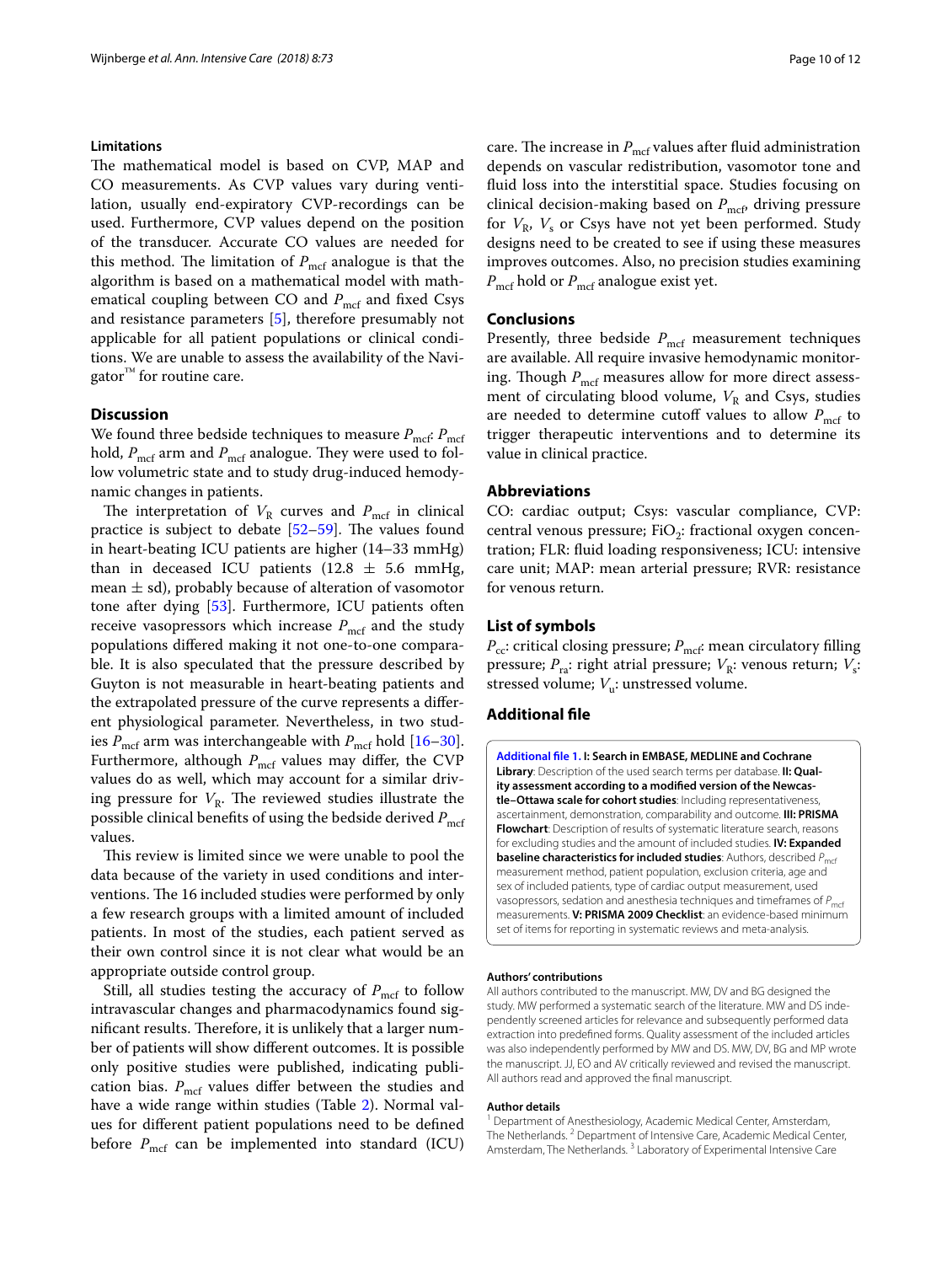and Anesthesiology, Academic Medical Center, Amsterdam, The Netherlands.<br><sup>4</sup> Department of Critical Care Medicine, University of Pittsburgh Medical Center, 1215.4 Lillian S. Kaufmann Bldg, 3471 Fifth Avenue, Pittsburgh, PA 15213, USA. <sup>5</sup> Department of Intensive Care Medicine, Leiden University Medical Center, Leiden, The Netherlands.

## **Competing interests**

None of the authors have relevant confict of interest present for any aspect of the submitted work. Denise Veelo performed consultancy work for Edwards Lifesciences, Hemologic and Merck outside the submitted work. Bart Geerts performed consultancy work for Edwards Lifesciences and Philips outside the submitted work. Michael Pinsky is a consultant for Cheetah Medical, Edwards Lifesciences, Exotstat Medical, LiDCO Ltd and Cyberonics outside the submitted work.

#### **Ethics approval and consent to participate**

Not applicable.

#### **Funding**

None.

# **Publisher's Note**

Springer Nature remains neutral with regard to jurisdictional claims in published maps and institutional affiliations.

Received: 8 February 2018 Accepted: 15 June 2018

#### **References**

- <span id="page-10-0"></span>1. Hainsworth R. The importance of vascular capacitance in cardiovascular control. News Physiol Sci. 1990;5:250–4.
- <span id="page-10-32"></span>2. Maas JJ. Mean systemic flling pressure: its measurement and meaning. Neth J Crit Care. 2015;19:6–11.
- <span id="page-10-8"></span>3. Peters J, Mack GW, Lister G. The importance of the peripheral circulation in critical illnesses. Intensive Care Med. 2001;27:1446–58.
- 4. Gelman S. Venous function and central venous pressure: a physiologic story. Anesthesiology. 2008;108:735–48.
- <span id="page-10-1"></span>5. Parkin WG. Volume state control: a new approach. Crit Care Resusc. 1999;1:311–21.
- <span id="page-10-2"></span>6. Jansen JR, Maas JJ, Pinsky MR. Bedside assessment of mean systemic flling pressure. Curr Opin Crit Care. 2010;16:231–6.
- <span id="page-10-3"></span>7. Bayliss WM, Starling EH. Observations on venous pressures and their relationship to capillary pressures. J Physiol. 1894;16:159–318.
- <span id="page-10-4"></span>8. Guyton AC, Polizo D, Armstrong GG. Mean circulatory flling pressure measured immediately after cessation of heart pumping. Am J Physiol. 1954;179:261–7.
- <span id="page-10-5"></span>9. Guyton AC, Lindsey AW, Abernathy B, Richardson T. Venous return at various right atrial pressures and the normal venous return curve. Am J Physiol. 1957;189:609–15.
- <span id="page-10-6"></span>10. Versprille A, Jansen JR. Mean systemic flling pressure as a characteristic pressure for venous return. Pfugers Arch. 1985;405:226–33.
- 11. Pinsky MR. Instantaneous venous return curves in an intact canine preparation. J Appl Physiol Respir Environ Exerc Physiol. 1984;56:765–71.
- 12. Hiesmayr M, Jansen JR, Versprille A. Effects of endotoxin infusion on mean systemic flling pressure and fow resistance to venous return. Pfugers Arch. 1996;431:741–7.
- 13. den Hartog EA, Versprille A, Jansen JR. Systemic flling pressure in intact circulation determined on basis of aortic vs. central venous pressure relationships. Am J Physiol. 1994;267:H2255–8.
- <span id="page-10-22"></span>14. Yamamoto J, Trippodo NC, Ishise S, Frohlich ED. Total vascular pressure– volume relationship in the conscious rat. Am J Physiol. 1980;238:H823–8.
- <span id="page-10-7"></span>15. Samar RE, Coleman TG. Measurement of mean circulatory flling pressure and vascular capacitance in the rat. Am J Physiol. 1978;234:H94–100.
- <span id="page-10-9"></span>16. Maas JJ, Pinsky MR, Geerts BF, de Wilde RB, Jansen JR. Estimation of mean systemic flling pressure in postoperative cardiac surgery patients with three methods. Intensive Care Med. 2012;38:1452–60.
- <span id="page-10-10"></span>17. Liberati A, Altman DG, Tetzlaff J, Mulrow C, Gøtzsche PC, Ioannidis JP, et al. The PRISMA statement for reporting systematic reviews and

meta-analyses of studies that evaluate health care interventions: explanation and elaboration. PLoS Med. 2009;6:e1000100.

- <span id="page-10-11"></span>18. Higgins JPT, Green S. Cochrane handbook for systematic reviews of interventions (version 5.1.0). 2011.<http://handbook.cochrane.org>. Accessed 16 March 2017.
- <span id="page-10-12"></span>19. Wells G, Shea B, O'Connell J, Peterson J, Welch V, Losos M, et al. The Newcastle–Ottawa Scale (NOS) for assessing the quality of nonrandomised studies in meta-analyses. 2009. [http://www.ohri.ca/programs/clini](http://www.ohri.ca/programs/clinical_epidemiology/oxford.asp) [cal\\_epidemiology/oxford.asp.](http://www.ohri.ca/programs/clinical_epidemiology/oxford.asp) Accessed 20 Feb 2017.
- <span id="page-10-13"></span>20. Gupta K, Sondergaard S, Parkin G, Leaning M, Aneman A. Applying mean systemic flling pressure to assess the response to fuid boluses in cardiac post-surgical patients. Intensive Care Med. 2015;41:265–72.
- <span id="page-10-14"></span>21. Maas JJ, Geerts BF, van den Berg PC, Pinsky MR, Jansen JR. Assessment of venous return curve and mean systemic flling pressure in postoperative cardiac surgery patients. Crit Care Med. 2009;37:912–8.
- <span id="page-10-16"></span>22. Maas JJ, de Wilde RB, Aarts LP, Pinsky MR, Jansen JR. Determination of vascular waterfall phenomenon by bedside measurement of mean systemic flling pressure and critical closing pressure in the intensive care unit. Anesth Analg. 2012;114:803–10.
- <span id="page-10-15"></span>23. Keller G, Desebbe O, Benard M, Bouchet JB, Lehot JJ. Bedside assessment of passive leg raising efects on venous return. J Clin Monit Comput. 2011;25:257–63.
- <span id="page-10-20"></span>24. de Wit F, van Vliet AL, de Wilde RB, Jansen JR, Vuyk J, Aarts LP, et al. The efect of propofol on haemodynamics: cardiac output, venous return, mean systemic flling pressure, and vascular resistances. Br J Anaesth. 2016;116:784–9.
- <span id="page-10-18"></span>25. Maas JJ, Pinsky MR, de Wilde RB, de Jonge E, Jansen JR. Cardiac output response to norepinephrine in postoperative cardiac surgery patients: interpretation with venous return and cardiac function curves. Crit Care Med. 2013;41:143–50.
- <span id="page-10-21"></span>26. Helmerhorst HJ, de Wilde RB, Lee DH, Palmen M, Jansen JR, van Westerloo DJ, et al. Hemodynamic effects of short-term hyperoxia after coronary artery bypass grafting. Ann Intensive Care. 2017;7:20.
- <span id="page-10-17"></span>27. Persichini R, Silva S, Teboul JL, Jozwiak M, Chemla D, Richard C, et al. Efects of norepinephrine on mean systemic pressure and venous return in human septic shock. Crit Care Med. 2012;40:3146–53.
- <span id="page-10-19"></span>28. Guerin L, Teboul JL, Persichini R, Dres M, Richard C, Monet X. Efects of passive leg raising and volume expansion on mean systemic pressure and venous return in shock in humans. Crit Care. 2015;19:411.
- <span id="page-10-23"></span>29. Maas JJ, Geerts BF, Jansen JR. Evaluation of mean systemic flling pressure from pulse contour cardiac output and central venous pressure. J Clin Monit Comput. 2011;25:193–201.
- <span id="page-10-24"></span>30. Maas JJ, Pinsky MR, Aarts LP, Jansen JR. Bedside assessment of total systemic vascular compliance, stressed volume, and cardiac function curves in intensive care unit patients. Anesth Analg. 2012;115:880–7.
- <span id="page-10-25"></span>31. Fessler HE, Brower RG, Wise RA, Permutt S. Efects of positive endexpiratory pressure on the gradient for venous return. Am Rev Respir Dis. 1991;143:19–24.
- 32. Hedenstierna G. Pulmonary perfusion during anesthesia and mechanical ventilation. Minerva Anestesiol. 2005;71:319–24.
- <span id="page-10-26"></span>33. Jellinek H, Krenn H, Oczenski W, Veit F, Schwarz S, Fitzgerald RD. Infuence of positive airway pressure on the pressure gradient for venous return in humans. J Appl Physiol. 2000;88:926–32.
- <span id="page-10-27"></span>34. Berger D, Moller PW, Weber A, Bloch A, Bloechlinger S, Haenggi M, et al. Efect of PEEP, blood volume and inspiratory hold maneuvers on venous return. Am J Physiol Heart Circ Physiol. 2016;311:H794–806.
- <span id="page-10-28"></span>35. Borst C, Karemaker JM. Time delays in the human baroreceptor refex. J Auton Nerv Syst. 1983;9:399–409.
- <span id="page-10-29"></span>36. Peters JK, Lister G, Nadel ER, Mack GW. Venous and arterial refex responses to positive-pressure breathing and lower body negative pressure. J Appl Physiol. 1997;82(6):1889–96.
- <span id="page-10-30"></span>37. Sato M, Tanaka M, Umehara S, Nishikawa T. Baroreflex control of heart rate during and after propofol infusion in humans. Br J Anaesth. 2005;94:577–81.
- 38. Ebert TJ. Sympathetic and hemodynamic efects of moderate and deep sedation with propofol in humans. Anesthesiology. 2005;103:20–4.
- <span id="page-10-31"></span>39. Lennander O, Henriksson BA, Martner J, Biber B. Efects of fentanyl, nitrous oxide, or both, on baroreceptor refex regulation in the cat. Br J Anaesth. 1996;77:399–403.